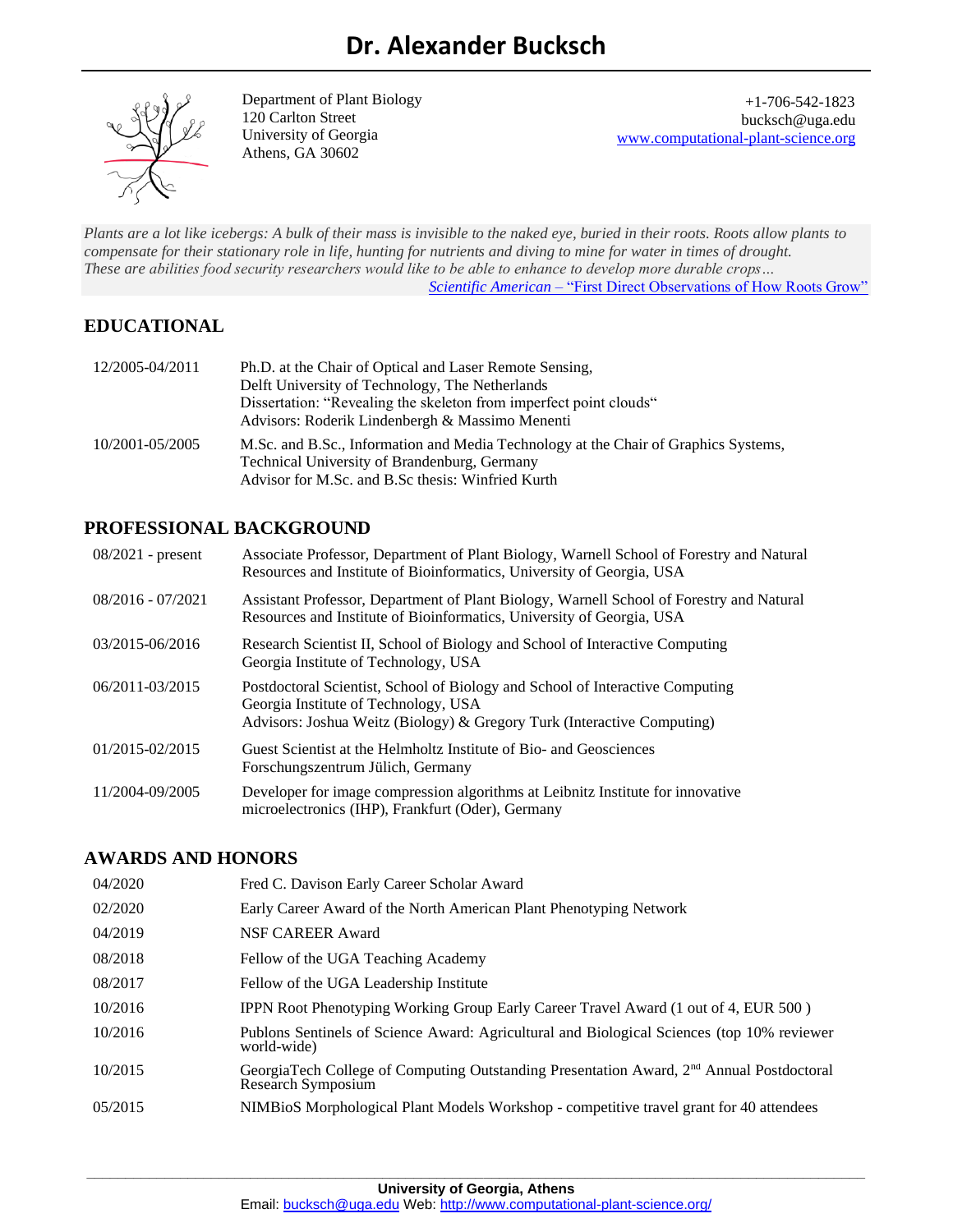- 02/2015 ISPRS Journal of Photogrammetry and Remote Sensing Certificate for Outstanding Contribution in Reviewing
- 05/2014 Gordon Conference on Image Sciences Scholarship
- 12/2005 12/2007 Albrecht von Haller Institute for Plant Sciences Full-time Ph.D. Fellowship (sponsored by Zoller+Fröhlich, research carried out at TU Delft)

## **RESEARCH GRANTS AND CONTRACTS**

| 12/2021-03/2022 | UGA Conference Grant, NAPPN Meeting support 2022, \$2,500, PIs: A. Bucksch (PI)                                                                                                                                                                                                                             |
|-----------------|-------------------------------------------------------------------------------------------------------------------------------------------------------------------------------------------------------------------------------------------------------------------------------------------------------------|
| 12/2021-12/2022 | UGA Teaming Grant, Organs from the shelf: Merging cross-disciplinary perceptions to grow<br>organs across organismal kingdoms, \$3,000, PIs: N. Zeltner (PI), A. Bucksch (Co-PI), M. Fok<br>(Co-PI), M. DeMarche (Co-PI), E. Wallace (Co-PI), M. van Wagtendonk (Co-PI).                                    |
| 01/2022-03/2022 | AG2PI 2022 NAPPN Meeting, \$13,500. PIs: D. LeBauer (PI), A. Bucksch (Co-PI), J. Clarke.                                                                                                                                                                                                                    |
| 09/2021-03/2022 | USDA 2022 NAPPN Meeting, \$49,891. PIs: A. Bucksch (PI), R. Masalia (Co-PI), J. Clarke<br>(Co-PI), M. Gehan (Co-PI).                                                                                                                                                                                        |
| 09/2021-03/2022 | U.S. Department of Energy, ARPA-E, 2022 NAPPN Meeting, \$10,000. PI: A. Bucksch.                                                                                                                                                                                                                            |
| 05/2021-04/2024 | NSF Phylogenetic investigation of Asparagus L. trait evolution, phylogeography and<br>diversification, \$451,611. PIs: J. Leebens-Mack (PI) A. Bucksch (Co-PI).                                                                                                                                             |
| 04/2019-03/2024 | NSF CAREER Award, The phenotypic spectrum: Quantifying new patterns of architecture<br>variation in crop roots, \$1,137,000, PI: A. Bucksch.                                                                                                                                                                |
| 08/2017-06/2022 | U.S. Department of Energy, ARPA-E, DEEPER: An Integrated Phenotyping Platform for<br>Deeper Rooting, \$7,000,000, PIs: J.P. Lynch (PI) A. Bucksch (Co-PI), K. Brown (Co-PI), M.<br>Bennett (Co-PI), T. Pridmore (Co-PI), S. Mooney (Co-PI), S. Keppler (Co-PI), N. DeLeon<br>(Co-PI), P. Heinemann (Co-PI). |
| 05/2017-04/2018 | UGA Presidential Seed Grant, Using Robotic Systems to Accelerate the Application of Genome<br>Information in the Improvement of Food Crops. \$114,066, PIs: C. Li (PI), H. Scherm (Co-PI),<br>S. Jackson (Co-PI), A. Bucksch (Co-PI), P. Ma (Co-PI).                                                        |
| 04/2016-present | XSEDE Research Award, DIRT - High-throughput Phenotyping of Crop Roots. 100.000SU<br>and 500GB, PI: A. Bucksch (yearly renewable).                                                                                                                                                                          |
| 05/2015-04/2016 | iPlant Collaborative, High-throughput Computing Platform for Quantifying Root Traits from<br>Images, \$40,000, PIs: J. Weitz (PI) and A. Bucksch (Co-PI).                                                                                                                                                   |
| 06/2013-05/2014 | Georgia Institute of Technology, Center for Data Analytics: Spatial Networks in Biology:<br>Organizing and Analyzing the Structure of Distributed Biological Systems, \$15,000, PIs: J. Weitz<br>(PI), D. Goldman (Co-PI), and A. Bucksch (Co-PI).                                                          |
| 01/2010-12/2010 | German Aerospace Agency (DLR) Institute of Robotics and Mechatronics: Registration of<br>Botanical Trees, 90.000 Euro, PI: A. Bucksch.                                                                                                                                                                      |

# **BOOKS**

2018: E. Puttonen, **A. Bucksch,** A. Zlinszky, N. Pfeifer: Optical approaches to capture plant dynamics in time, space, and across scales, Ebook, Frontiers in Plant Science, ISBN 978-2-88945-543-0.

2017: **A. Bucksch,** D. Chitwood: Morphological Plant Modeling: Unleashing geometric and topologic potential within the plant sciences, Ebook, Frontiers in Plant Science, ISBN 978-2-88945-297-2.

2011: **A. Bucksch**: Revealing the skeleton from imperfect point clouds, PhD Thesis, TU Delft: Dr.Hut, Munich, ISBN 978-3- 86853-877-9.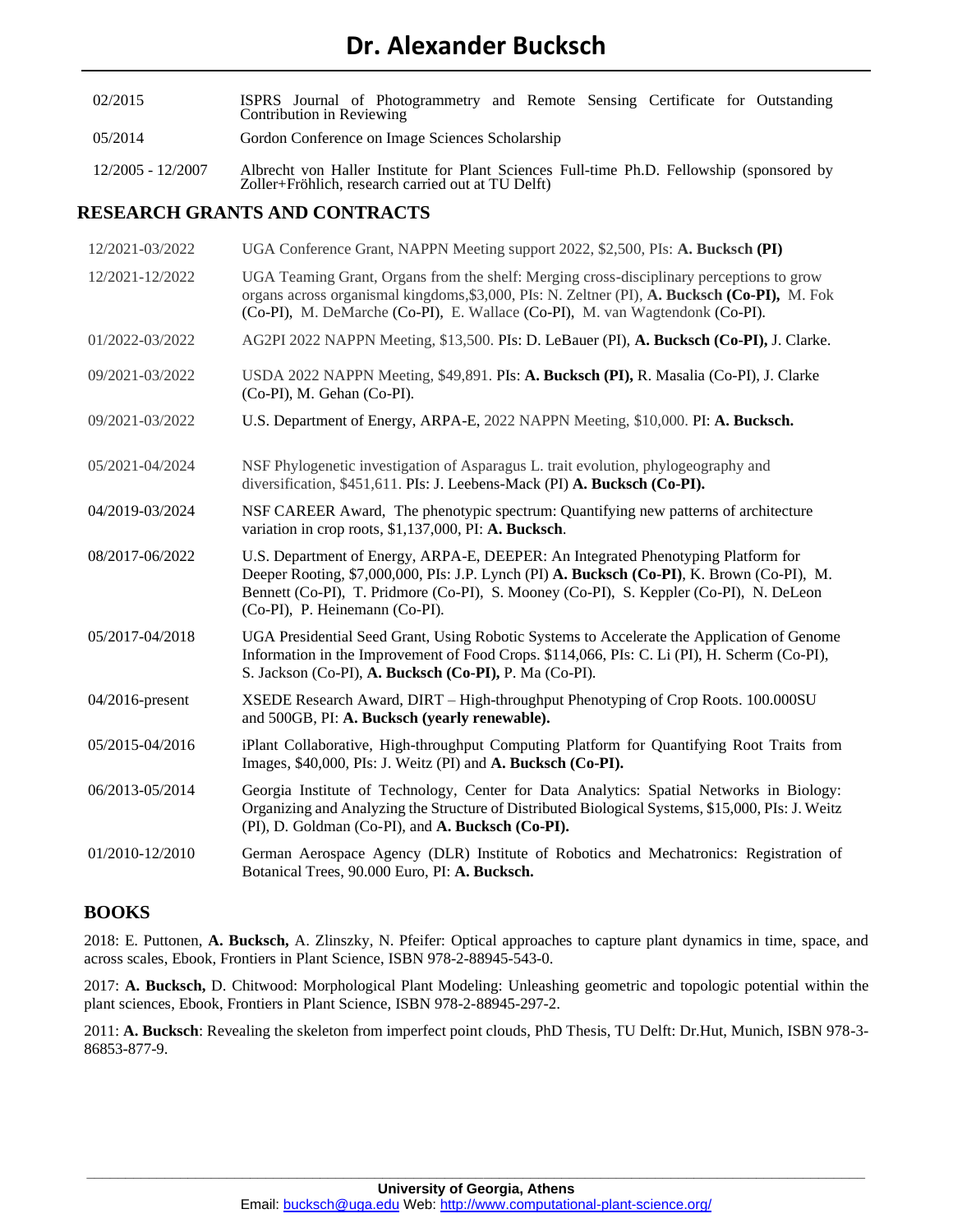**JOURNAL PUBLICATIONS** (google scholar: h-index 22, over 2000 citations)

2021: A. Roy, **A. Bucksch**: Root Hairs vs. Trichomes: Not everyone is straight! Current Opinion in Plant Biology 64, 102151.

2021: S. Liu, C.S. Barrow, M. Hanlon, J.P. Lynch, **A. Bucksch**: DIRT/3D: 3D root phenotyping for field grown maize (*Zea mays*). Plant Physiology 187(2), pp. 739–757.

2021: H.M. Schneider, V.S.N. Lor, M.T. Hanlon, A. Perkins, S.M. Kaeppler, A.N. Borkar, R. Bhosale, X. Zhang, J. Rodriguez, **A. Bucksch,** M.J. Bennett, K.M. Brown, J.P. Lynch: Root angle in maize influences nitrogen capture and is regulated by CBL-interacting serine/threonine-protein kinase 15 (ZmCIPK15). Plant, Cell & Enviroment, (early access)

2021: D. Kawa, T. Taylor, B. Thiombiano, Z. Musa, H.E. Vahldick, A. Walmsley, **A. Bucksch**, H. Bouwmeester, S.M. Brady: Characterization of growth and development of sorghum genotypes with differential susceptibility to *Striga hermonthica*, Journal of Experimental Botany 72(22), pp. 7970–7983

2021: R. Dale, S. Oswald, A. Jalihal, M.-F.Laporte, D.M. Fletcher, A. Hubbard, S.-H. Shiu, A.D.L. Nelson, **A. Bucksch**: Overcoming the challenges to enhancing experimental plant biology with computational modeling. Frontiers in Plant Science 12, 1266.

2020: J. Salungyu, S. Thaitad, **A. Bucksch**, J. Kengkanna, P.J. Saengwilai: From lab to field: Open tools facilitating the translation of maize root traits. Field Crops Research 255, 107872

2020: N. Busener, J. Kengkanna, P.J. Saengwilai, **A. Bucksch**: Image-based root phenotyping links root architecture to micronutrient concentration in cassava. Plants, People, Planet 2 (6), pp. 678-687

2020: M. Herrero-Huerta, **A. Bucksch**, E Puttonen, K.M. Rainey: Canopy Roughness: A New Phenotypic Trait to Estimate Aboveground Biomass from Unmanned Aerial System, Plant Phenomics, 6735967.

2019: A. Zhan, J. Liu, S. Yup, X. Chen,S. Li, **A. Bucksch**: Architectural and anatomical responses of maize roots to agronomic practices in a semi-arid environment. Journal of Plant Nutrition and Soil Science 182(5), pp. 751-762

2019: J. Kengkanna, P. Jakaew, S. Amawan, N. Busener, **A. Bucksch**, P. Saengwilai: Phenotypic variation of cassava root traits and their responses to drought. Applications in Plant Sciences 7(4), e01238.

2018: E. Puttonen, **A. Bucksch**, A. Zlinszky, N. Pfeifer: Optical approaches to capture plant dynamics in time, space, and across scales. Frontiers in Plant Science 9

2018: P. Saengwilai, S. Klinsawang, M. Sangachart, **A. Bucksch**: Phenotypic variation of root traits of Thai rice (*Oryza sativa L.*). Applied Ecology and Eviromental Research 16(2), pp. 1069-1083

2017: J. Friesner, S. Assmann, R. Bastow, J. Bailey-Serres, J. Beynon, V. Brendel, C.R. Buell, **A. Bucksch**, W. Busch, T. Demura, J. Dinneny, C. Doherty, A. Eveland, P. Falter-Braun, M. Gehan, M. Gonzales, E. Grotewold, R. Gutiérrez, U. Kraemer, G. Krouk, S. Ma, R.J. Markelz, M. Megraw, B. Meyers, J. Murray, N. Provart, S. Rhee, R. Smith, E. Spalding, C. Taylor, T. Teal, K. Torii, C. Town, M. Vaughn, R. Vierstra, D. Ware, O. Wilkins, C. Williams, S. Brady: The Next Generation of Training for Arabidopsis Researchers: Bioinformatics and Quantitative Biology. Plant Physiology 175(4), pp. 1499-1509

2017: **A. Bucksch**, A. Atta-Boateng, A.F. Azihou, D. Battogtokh, A. Baumgartner, B.M. Binder, S.A. Braybrook, C. Chang, V. Coneva, T. J. DeWitt, A.G. Fletcher, M.A. Gehan, D.H. Diaz-Martinez, L. Hong, A.S. Iyer-Pascuzzi, L.L. Klein, S. Leiboff, M. Li, J.P. Lynch, A. Maizel, J.N. Maloof, R.J.C. Markelz, C.C. Martinez, L.A. Miller, W. Mio, W. Palubicki, H. Poorter, C. Pradal, C.A. Price, E. Puttonen, J. Reese, R. Rellán-Álvarez, E.P. Spalding, E.E. Sparks, C.N. Topp, J.Williams, D.H. Chitwood: Morphological Plant Modeling: Unleashing geometric and topologic potential within the plant sciences. Frontiers in Plant Science 8

2017: **A. Bucksch,** A. Das, H. Schneider, N. Merchant, J.S. Weitz: Overcoming the Law of the Hidden in Cyberinfrastructure Projects. Trends in Plant Science 22(2), pp. 117-123

2017: M.A. Balduzzi, B.M. Binder, **A. Bucksch**, C. Chang, L. Hong, A. Iyer-Pascuzzi, C. Pradal, E.E. Sparks: Reshaping Plant Biology: Qualitative and Quantitative Descriptors for Plant Morphology. Frontiers in Plant Science 8

2016: J. Burridge, H.M. Schneider, B.L. Huynh, P.A. Roberts, **A. Bucksch**, J.P. Lynch: Genome-Wide Association Mapping and Agronomic Impact of Cowpea Root Architecture. Theoretical and Applied Genetics 130(2), pp. 419-431

2016: J. Burridge, C. Jochua, **A. Bucksch**, J.P. Lynch: Legume shovelomics: high - throughput phenotyping of common bean (*Phaseolus vulgaris L.*) and cowpea (*Vigna unguiculata subsp, unguiculata*) root architecture in the field. Field Crops Research, 192, pp. 21-32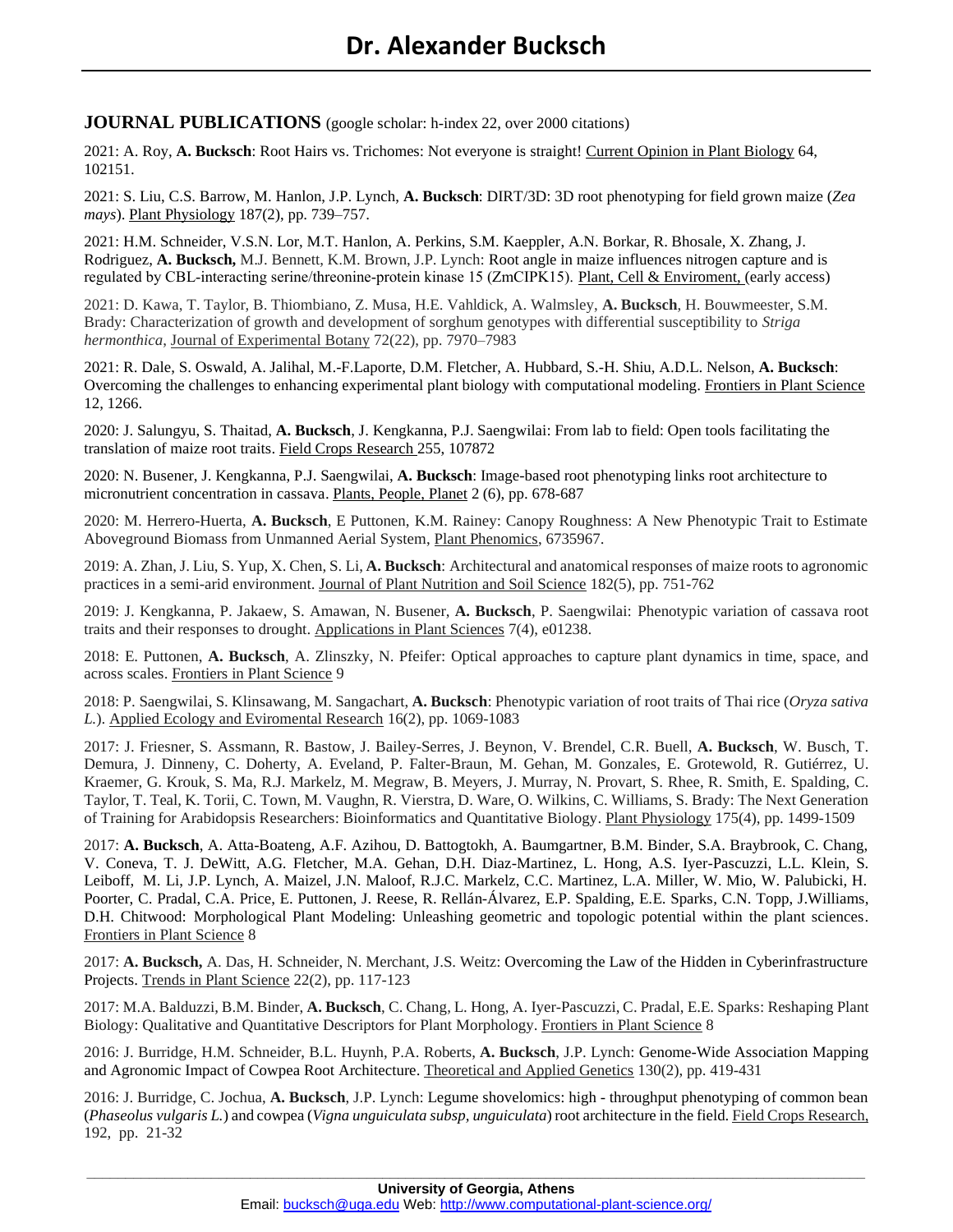

2015: A. Das, H. Schneider, J. Burridge, A. K. Martinez Ascanio, T. Wojciechowski, C. N. Topp, J. P. Lynch, J. S. Weitz, **A. Bucksch:** Digital Imaging of Root Traits (DIRT): a high-throughput computing and collaboration platform for field-based plant phenomics. Plant Methods 11(51)

2014: **A. Bucksch**, J. Burridge, L.M. York, A. Das, E. Nord, J.S. Weitz, J.P. Lynch: Image-based highthroughput field phenotyping of crop roots. Plant Physiology, 166, pp. 470-486

2014: **A. Bucksch**: A practical introduction to skeletons for the plant sciences. Applications in Plant Sciences, 2(8)

2014: A. Das, **A. Bucksch**, C.A. Price, S. Wing, J. S. Weitz: ClearedLeavesDB, an online database of cleared plant leaf images. Plant Methods, 10**(**8). *(Editors Pick)*

2014: **A. Bucksch**, G. Turk, J.S. Weitz: The Fiber Walk: The Fiber Walk: A Model of Tip-Driven Growth with Lateral Expansion. PLoS ONE, 9(1), e85585

2014: **A. Bucksch**, R. Lindenbergh, M.Z.A. Rahman, M. Menenti: Breast height diameter estimation in high density airborne LiDAR data. IEEE Geoscience and Remote Sensing Letters, 11(6), pp. 156-1060

2013: C.N. Topp, A.S. Iyer-Pascuzzi, J.T. Anderson, C.R. Lee; P.R. Zurek, O. Symonova, Y. Zheng, **A. Bucksch**, Y. Mileyko, T. Galkovskyi, B.T. Moore, J. Harer, H. Edelsbrunner, T. Mitchell-Olds, J.S. Weitz, P.N. Benfey: 3-dimensional phenotyping of growing root systems and QTL mapping identifies core regions of the rice genome controlling root architecture. Proceedings of the National Academy of Sciences 110(18), E1695-E1704

2012: **A. Bucksch** and K. Koshelham: Localized registration of point clouds of botanic trees. IEEE Geoscience and Remote Sensing Letters, 10(3), pp.631-635

2012: T. Galkovskyi, Y. Mileyko, **A. Bucksch**, B. Moore, O. Symonova, C.A. Price, C.N. Topp, A.S. Iyer-Pascuzzi, P.R. Zurek, S. Fang, J. Harer, P.N. Benfey, J.S. Weitz: GiA Roots: Software for the High Throughput Analysis of Plant Root System Architecture. BMC Plant Biology 2012, 12(116)

2011: **A. Bucksch** and S. Fleck: Automated detection of branch dimensions in woody skeletons of fruit tree canopies. Photogrammetric Engineering & Remote Sensing 77(3), pp. 229-240

2010: **A. Bucksch**, R. Lindenbergh, M. Menenti: SkelTre - Robust skeleton extraction from imperfect point clouds. The Visual Computer, Vol.26, No. 10, pp. 1283-1300

2008: D.L. Esme, **A. Bucksch**, W. H. Beekman: 3D Laser imaging as a valuable tool to specify changes in breast shape after augmentation mammoplasty. Aesthetic Plastic Surgery. 33(2), pp. 191-195

2008: **A. Bucksch** and R. Lindenbergh: CAMPINO - A skeletonization method for point cloud processing. ISPRS Journal of Photogrammetry and Remote Sensing, 63(1), pp. 115-127

## **CONFERENCE PUBLICATIONS**

#### **Peer Reviewed Conference Proceedings:**

2022: P. Pietrzyk, N. Phan-Udom, C. Chutoe, P. Saengwilai, **A. Bucksch**: DIRT/mu: Automatic root hair measurement in maize (Zea mays ssp.) from microscopy images. 2022 NAPPN Conference, 22.-25. February 2022, Athens, GA.

2022: J. Knapp-Wilson, R. Bohn-Reckziegel, **A. Bucksch**, D.J. Chavez: 3D phenotyping of peach tree canopy architecture using terrestrial laser scanning. 2022 NAPPN Conference, 22.-25. February 2022, Athens, GA.

2022: S. Liu, W.P. Bonelli, P. Pietrzyk, **A. Bucksch**: Comparison of open-source image-based reconstruction pipelines for 3D root phenotyping of field-grown maize. 2022 NAPPN Conference, 22.-25. February 2022, Athens, GA.

2022: S. Binder, M. Yang, V. Qiu, **A. Bucksch**, M. Fok: Non-destructive measurements of root traits and their soil-water environment using Fiber Bragg Grating-based fiber optic sensors. 2022 NAPPN Conference, 22.-25. February 2022, Athens, GA.

2022: L.G. Swartz, S. Liu, D. Dahlquist, E.S. Walter, S. Mcinturf, **A. Bucksch**, D.G. Mendoza-Cozatl: Tracking dynamic changes of leaves in response to nutrient availability using an open-source cloud-based phenotyping system (OPEN Leaf). 2022 NAPPN Conference, 22.-25. February 2022, Athens, GA.

2011: K.A. Razak**, A. Bucksch**, M. Damen, C. van Westen, M. Straatsma, S. de Jong: Characterizing tree growth anomaly induced by landslides using LiDAR. 2nd World Landslide Forum, 3-9. October 2011, Rome, Italy.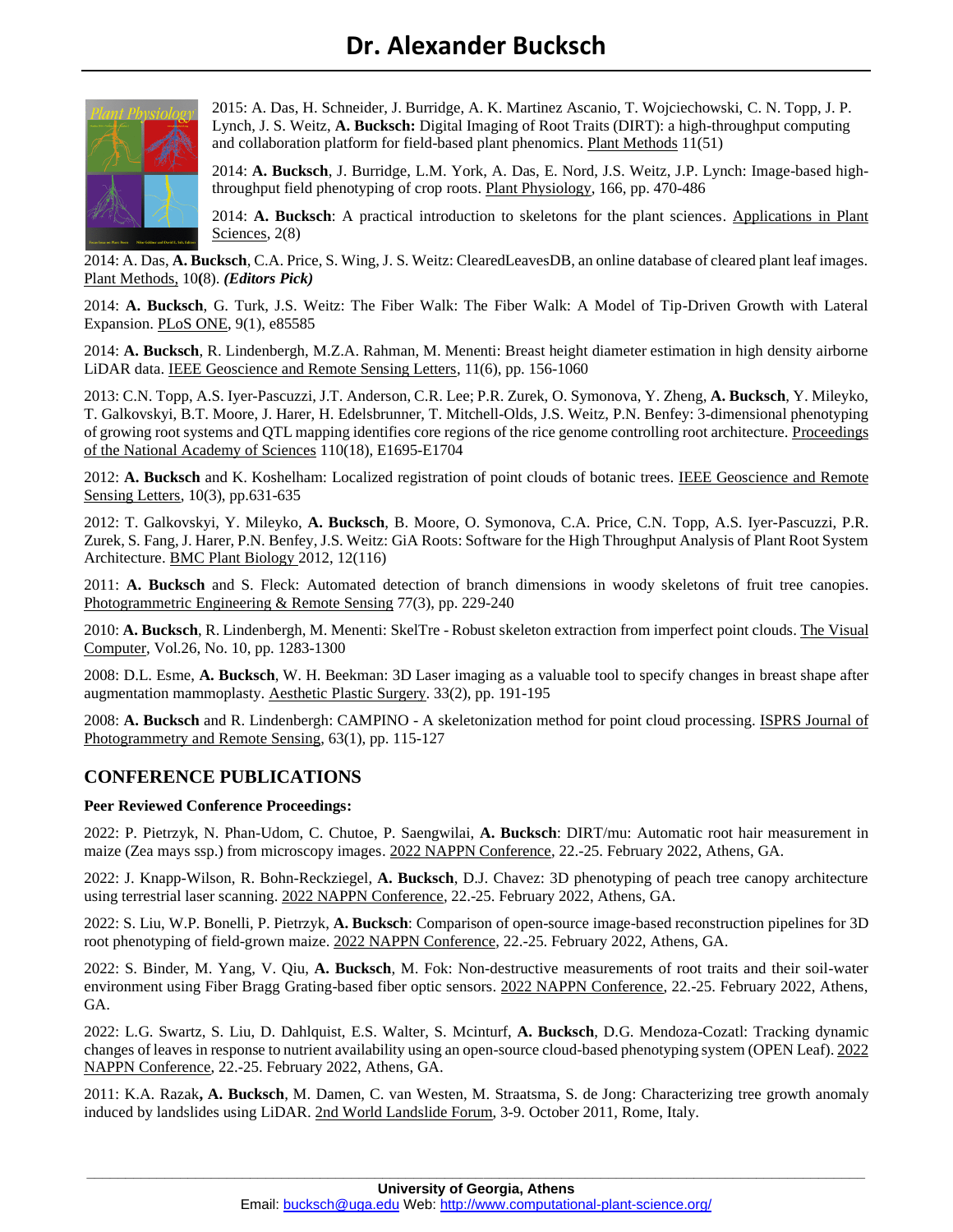2009: **A. Bucksch**, R. Lindenbergh, M. Menenti: Skeltre - Fast skeletonization of imperfect point clouds of botanic trees. 3D Object Retrieval Workshop/Eurographics 2009, München 28.March-3.April 2009

2009: **A. Bucksch**, S. Fleck: Automated detection of branch dimensions in woody skeletons of leafless fruit tree canopies. SilviLaser 2009, 14.-16. October 2009 Austin, Texas

2009: M.Z.A. Rahman, B.G.H. Gorte, **A. Bucksch**: A new method for individual tree measurement from airborne LiDAR. SilviLaser 2009, 14.-16. October 2009 Austin, Texas

2009: M.Z.A. Rahman, B.G.H. Gorte and **A. Bucksch**: A new method for individual tree delineation and undergrowth removal from high resolution airborne LiDAR. ISPRS Workshop on Laser Scanning 2009, 1. -2. September 2009 Paris, France

#### **Invited Conference Papers:**

2007: **A. Bucksch**, R. Lindenbergh, J. van Ree: Error budget of terrestrial laser scanning: Influence of the intensity remission of the scan quality. Proceedings of the III International Scientific Congress Geo-Siberia 2007, 23-27. April, Novosibirsk, Vol. I, 2nd part, Geodesy, Geoinformatics, Cartography, Markscheider, pp.113-122, ISBN 978-5-87693-229-7 and ISBN 978-5- 87693-231-0

#### **Conference Proceedings:**

2013: K. A. Razak, **A. Bucksch**: High-density airborne LiDAR estimation of disrupted trees induced by landslides. IEEE International Geoscience and Remote Sensing Symposium, Melbourne, Australia

2010: **A. Bucksch**, S. Fleck, S. Rumpf, P. Rademacher: Woody biovolume extraction from laser scanned trees, Silvilaser 2010, 14-17. September 2010, Freiburg, Germany

2009: **A. Bucksch**, R. Lindenbergh, M. Menenti, M.Z.A. Raman: Skeleton-based botanic tree diameter estimation from dense LiDAR data. Lidar Remote Sensing for Environmental Monitoring X, edited by Upendra N. Singh, Proceedings of SPIE Vol. 7460 (SPIE, Bellingham, WA 2009) 746007. Opticts and Photonics 2009, San Diego (CA).

2009: R. Lindenbergh, L. Uchanski, **A. Bucksch**, R. van Gosliga: Structural monitoring of Tunnels using terrestrial laser scanning. Reports of Geodesy, Special Issue of the IX Konferencji naukowo- technicznej "Aktualne Problemy w Geodezji Inżynieryjnej", 27./28. March 2009, Warsawa

2009: **A. Bucksch**, R. Lindenbergh: Applications for point cloud skeletonization in forestry and agriculture. Reports of Geodesy, Special Issue of the IX Konferencji naukowo-technicznej "Aktualne Problemy w Geodezji Inżynieryjnej", 27./28. March 2009, Warsawa

2007: S. Soudarissanane, J. van Ree, **A. Bucksch** and R. Lindenbergh: Error budget of terrestrial laser scanning: Influence of the incidence angle on the scan quality, Proceedings 3D-NordOst, 10. Workshop for Aquisition, Modelling, Processing and Analysis of 3D Data, Berlin, 6-7. December 2007

2007: G. Pop, **A. Bucksch**, B. Gorte: 3D Buildings modeling based on a combination of techniques and methodologies. In Proceedings XXI CIPA International Symposium, 1-6. October 2007, Athens, Greece p.1-5

2007: G. Pop, **A. Bucksch**: Combining modern techniques for urban 3D modeling. In Proceedings IEEE International Geoscience and Remote Sensing Symposium, pp.1-4, 23.-27. July 2007, Barcelona, Spain.

2006: **A. Bucksch**, H. Appel van Wageningen: Skeletonization and segmentation of point clouds using octrees and graph theory. ISPRS Symposium: Image Engineering and Vision Metrology, Int. Archives of Photogrammetry Vol. XXXVI, pp. 1- 6 Dresden, Germany

## **INVITED TALKS**

2021: Invited talk at the 3rd Plant Phenomics and Robotics Symposium:" DIRT and Co.: Computational discovery in plant biology data", September 2021, online world-wide

2021: CyVerse Webinar talk:" DIRT and Co.: Enabeling discovery in plant biology data", August 2021, online world-wide

2021: Invited talk Plant Biology World Summit 2021:" Making sense of the phenotypic chaos: Techniques for discovery in plant biology data", July 2021, online world-wide

2021: Invited talk at Retreat of the Institute of Plant Breeding:" Sorting out the chaos in phenotyping data: From trait measurement to biological discovery", May 2021, online world-wide

2021: Invited talk Bayer Crop Science: "Phenotyping the chaos of root shapes at scale", April 2021, online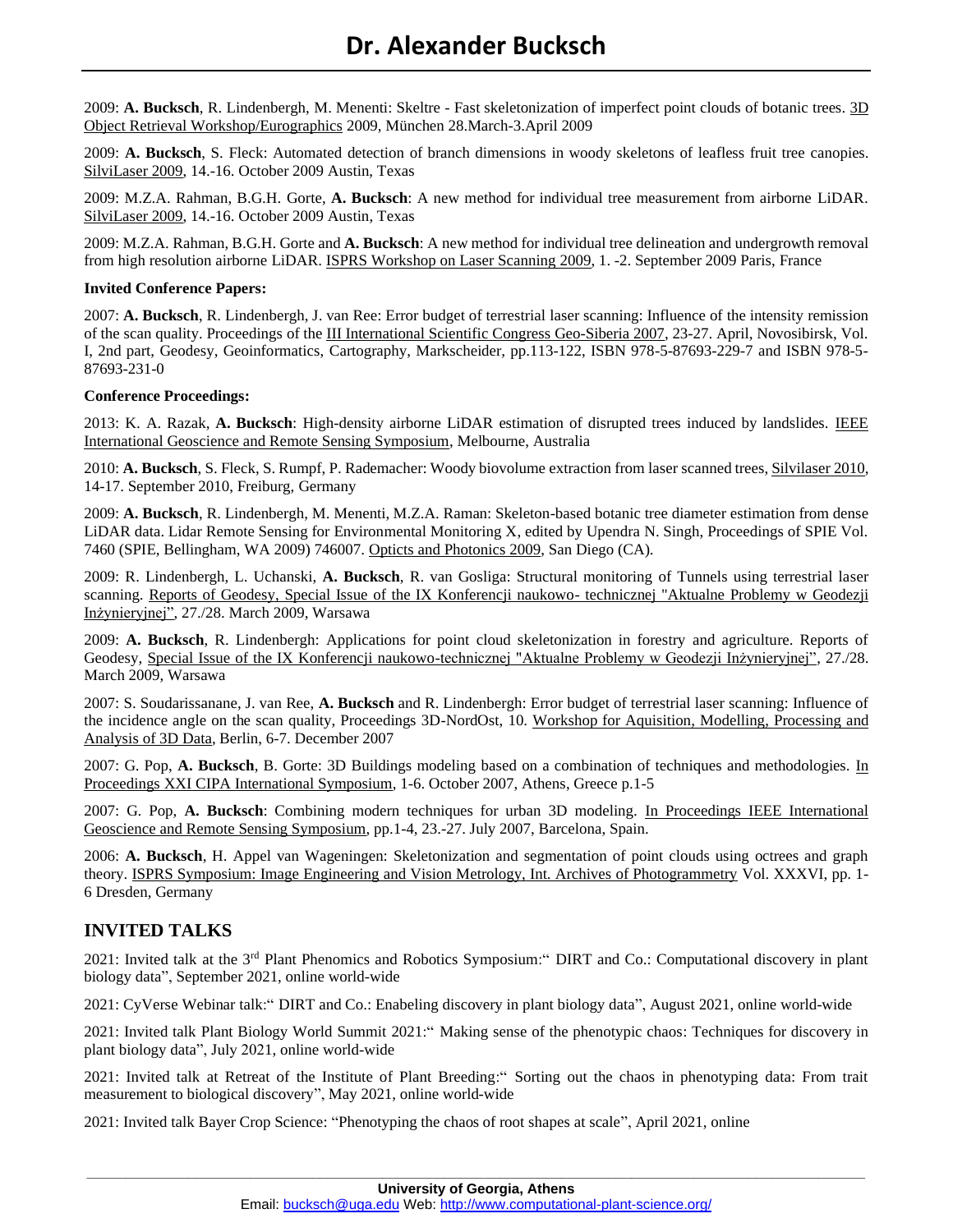# **Dr. Alexander Bucksch**

2021: Keynote at 1st NAPPN Meeting: "Making sense of the phenotypic chaos: Techniques for discovery in plant biology data", February 2021, online world-wide

2021: Agriculture Data Science Seminar Talk, "Discovering uncharacterized phenotypes in big data", January 2021, Athens, GA.

2020: Invited talk at ASA, CSSA and SSSA International Annual Meetings:"Computers, Roots & Big Data from the Field", November 2020, Phoenix, AZ (online world-wide)

2020: Invited talk at Mathematical modelling workshop during Plant Biology World Summit 2020:"Deterministic spatial modelling in plant biology", July 2020, online world-wide

2020: Webinar series of the International Plant Phenotyping Network. "Computers, Roots & Big Data from the Field: Can new methods identify uncharacterized phenomena in existing data?", April 2020, world-wide

2020: Seminar Talk, "Frontiers in root phenotyping: Mathematical and physical challenges in the field", April 2020, Columbia, MO.

2020: Invited talk at the Genomes2Field workshop at Phenome2020, "Frontiers in root phenotyping: Mathematical and physical limits in the field", February 2020, Tucson, AZ.

2020: Agriculture Data Science Seminar Talk, "Discovering uncharacterized phenotypes in big data", January 2020, Athens, GA.

2019: Student talk at Mahidol University, "Frontiers in root phenotyping: Everything you never dared to ask", November 2019, Bangkok, Thailand.

2019: Seminar Talk at Northwest A&F University, "Frontiers in root phenotyping: Mathematical and physical challenges in the field", October 2019, Yangling, China

2019: International Plant Phenotyping Symposium, "An algorithm to measure root hair response to abiotic stresses in microscopy images", October 2019, Nanjing, China.

2019: Invited talk at ASPB Plant Biology 2019, "The shape of plants revealed - a shape theoretic perspective on statistics of trait measurements", August 2019, San Jose, CA, USA.

2019: Seminar talk at Clemson University, "Frontiers in root phenotyping: Physical and mathematical challenges in the field", April 2019, Clemson, SC, USA.

2019: Seminar talk at University of Nebraska, "Frontiers in root phenotyping: Physical and mathematical challenges in the field", February 2019, Lincoln, NE, USA.

2019: Seminar talk at Doane University, "Training Computational Plant Scientists: Experiences of student training at the interface", February 2019, Crete, NE, USA.

2018: Invited talk at Noble Foundation, "Frontiers in root phenotyping in the field: Physical and mathematical limits in the light of ongoing developments", November 2018, Aardmore, OK, USA.

2018: Seminar talk at the Department of Plant Pathology at the University of Georgia, "Frontiers in root phenotyping in the field: Physical and mathematical limits in the light of ongoing developments", October 2018, Athens, GA, USA.

2018: Invited talk at Washigthon State University, "Frontiers in root phenotyping in the field: Physical and mathematical limits in the light of ongoing developments", September 2018, Pullman, WA, USA.

2018: ASPB Plantae webinar (online), "Computational Plant Science", June 2018, world-wide.

2018: Seminar talk at College of Biological Sciences at UC Davis, "The shape of plants to come: *in situ* computation and field math", April 2018, Davis, CA, USA.

2018: Invited talk at Phenome 2018 "The shape of plants to come: *in situ* computation and field math", February 2018, Tucson, AZ, USA.

2018: Seminar Talk at Northwest A&F University, "Unleashing geometry and topology for forestry and agriculture", January 2018, Yangling, China

2017: Reseach Forum talk at Mahidol University, "The shape of plants to come: Unleashing geometry and topology within the plant sciences", December 2017, Bangkok, Thailand.

2017: Invited talk at the JST Field Phenotyping and Modeling for Cultivation workshop, "The shape of plants to come: *in situ* computation and field math", December 2017, Tokyo, JP.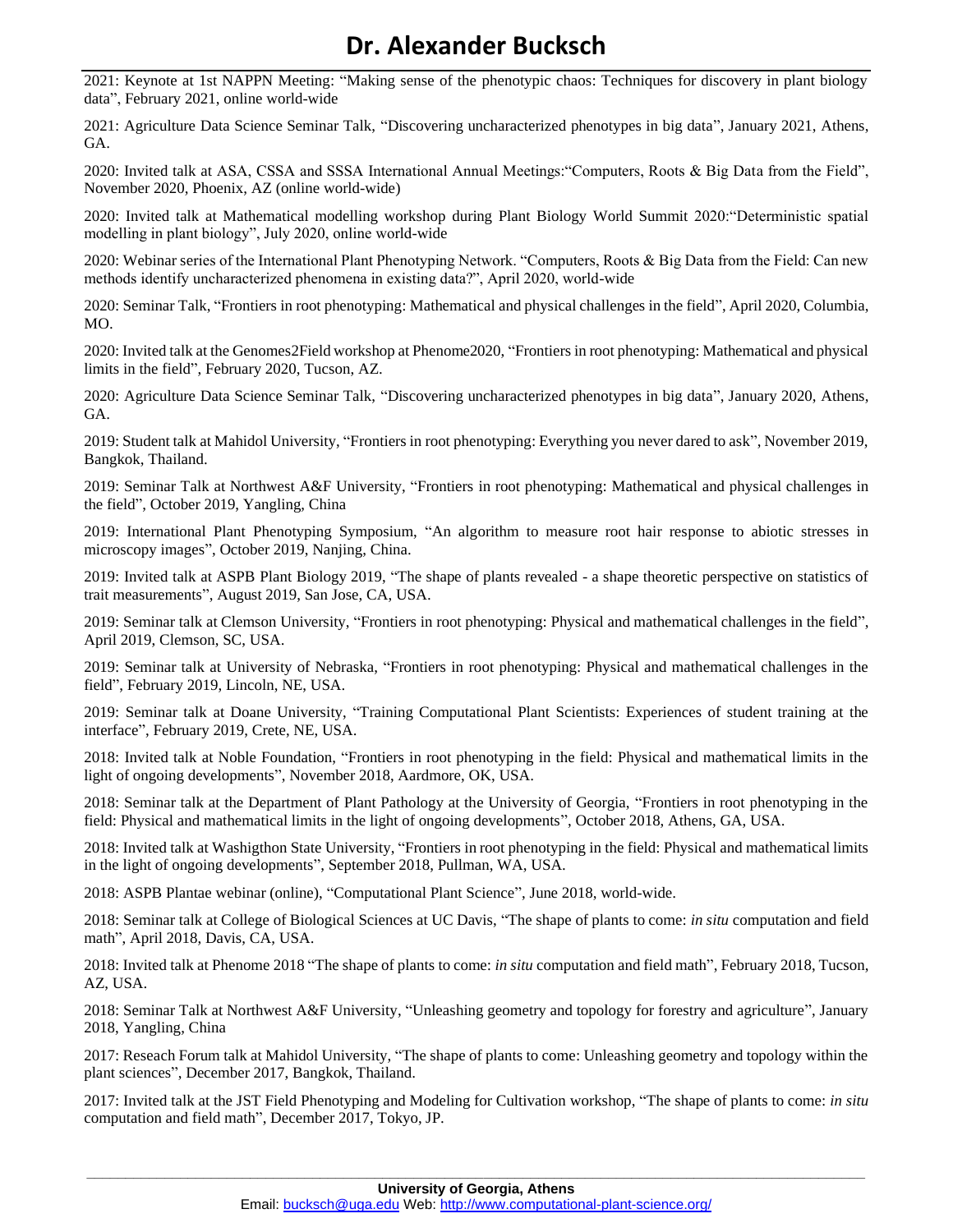# **Dr. Alexander Bucksch**

2017: Seminar speaker at the Southern Research Station of the U.S. Forest Service, "The shape of plants to come: *in situ* computation and field math", August 2017, Athens, GA, USA.

2017: Speaker at CROPS 2017 conference, "Computational advances towards a new characterization of root phenotypes under field conditions", June 2017, Huntsville, AL, USA.

2017 Seminar speaker at the Department of Computer Science, University of Georgia, "The shape of plants to come: *in situ* computation and field math", April 2017, Athens, GA, USA.

2017: Seminar speaker at the Institute for Bioinformatics, University of Georgia, "Computational advances towards identifying and quantifying in situ plant traits", January 2017, Athens, GA, USA.

2016: Speaker at the IPPN Root Phenotyping Workshop, "The shape of plants to come: *in situ* computation and field math", December 2016, Texcoco, MX.

2016: Speaker at the Plant Center Retreat, "The shape of plants to come: *in situ* computation and field math", The Plant Center, October 2016, Helen, GA, USA.

2016: Speaker at the Precision Agriculture Workshop, "Computational Plant Science", University of Arizona, October 2016, Tucson, AZ, USA.

2016: Speaker at the Georgia Informatics Institutes Symposium, "Computational Plant Science", University of Georgia, October 2016, Athens, GA, USA.

2016: Speaker at the EMSL Workshop in Multiscale Plant Modeling, "DIRT: Computational root phenotyping in the field", Pacific Northwest National Laboratory, August 2016, Richland, WA, USA.

2016: Seminar speaker at the Department of Mathematics, University of Georgia, "Computational advances towards identifying and quantifying in situ plant traits", April 2016, Athens, GA, USA.

**+ 25 invited talks before faculty appointment and over 80 conference poster presentations not included in the CV**

## **SYNERGISTIC ACTIVITIES**

#### **Service to the science communtiy:**

| Member of the Crop Germplasm Committee for sweet potato (National Plant Germplasm System)             |
|-------------------------------------------------------------------------------------------------------|
|                                                                                                       |
|                                                                                                       |
|                                                                                                       |
|                                                                                                       |
| Associate Guest Editor for <i>Frontiers in Plant Sciences</i> special issue on "Technical Advances in |
| Organizer of "Revealing the hidden half: Advances in imaging and quantification of plant roots and    |
| Associate Guest Editor for Frontiers in Plant Sciences special issue on "Plant Biophysics and         |
| Scientific Committee Member IEEE International Geoscience and Remote Sensing Symposium                |
|                                                                                                       |
|                                                                                                       |
|                                                                                                       |
|                                                                                                       |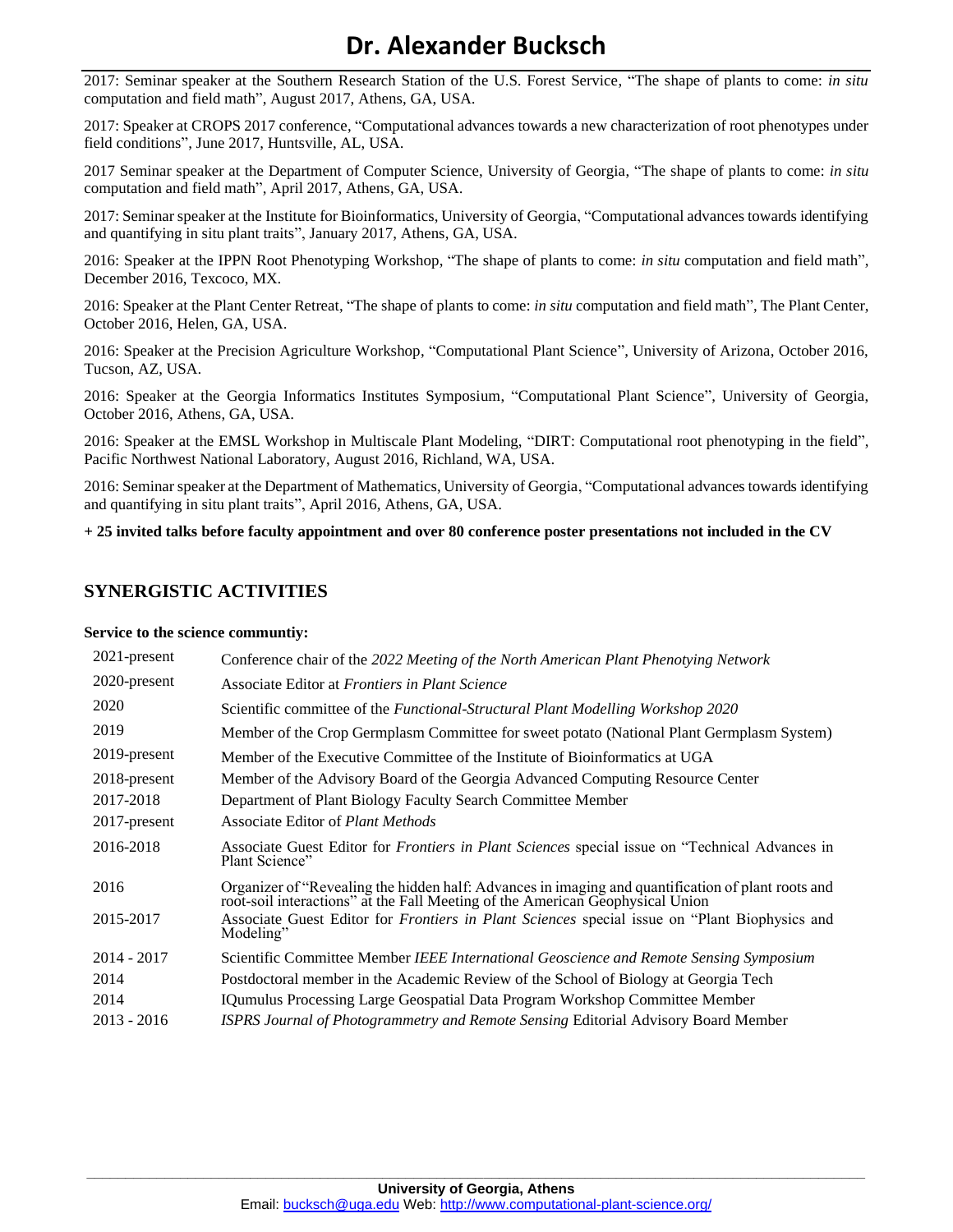### **Reviewer/panel member of grant/fellowship/award programs**:

| 2021<br>2020, 2021 | USDA/NIFA AFRI, Plant Breeding And Phenomics (ad-hoc reviewer)<br>James L. Carmon Award (panel member) |
|--------------------|--------------------------------------------------------------------------------------------------------|
| 2020               | French Science Foundation ad-hoc reviewer                                                              |
| 2020               | Swiss National Science Foundation ad-hoc reviewer                                                      |
| 2020               | NSF GRFP Review Panel $-$ IOS (panel member)                                                           |
| 2019               | NSF PGRP ad-hoc reviewer                                                                               |
| $2019 - 2021$      | US-Israel Agricultural Research $\&$ Development Fund (reviewer)                                       |
| 2019               | Hatch Program, University of Kenntucky (reviewer)                                                      |
| 2018               | USDA/NIFA AFRI, Plant Breeding And Phenomics (panel member)                                            |
| 2018               | ASPB Conviron Scholar Fellowship (panel member)                                                        |
| 2017               | Nebraska's Experimental Program to Stimulate Competitive Research (EPSCoR) (reviewer)                  |
| 2017-2019          | UGA Institute of Bioinformatics Fellowship (panel member)                                              |
| 2016               | Plant Center Retreat Jury Member for Poster Competition                                                |

**Ad hoc journal reviewer** for over 40 jounals/conferences including Proceedings of the National Academy of Science (PNAS), Nature Biotechnology, Nature Food, New Phytologist, ACM Siggraph, IEEE Transactions on Geosciences and Remote Sensing, Plant Physiology, Plant Cell.

**Journal Reviewer Awards:** Publons Sentinels of Science Award: Agricultural and Biological Sciences (top 10% reviewer world-wide, 2016), ISPRS Journal of Photogrammetry and Remote Sensing Certificate for Outstanding Contribution in Reviewing (2015)

#### **Memberships:**

Professional Societies: International Society of Root Research (2017-), North American Plant Phenotyping Network (2017-) American Association for the Advancement of Science (2016-), American Society of Plant Biologists (2014-), Botanical Society of America (2013-), Society for Mathematical Biology (2012-2013), SIAM-Society for Industrial and Applied Mathematics (2008-2011), Eurographics (2009)

Institutional Memberships: Georgia Informatics Institutes (Founding member, 2016-), Center for Plant Phenomics and Robotics (Founding member, 2016-), UGA Plant Center (2016-), Center for Data Analytics at Georgia Tech (2013-)

# **TEACHING**

## **Introduction to Computational Plant Science** BIOL4910/PBIO7500, annually in Spring

The course teaches algorithm development to undergraduate and graduate students. Students learn the basics on examples of simulation and imaging applications within the plant sciences. The course is taught in an expierential learning setting. Students transition from the stage of understanding and modifying well documented code over extending code to algorithm development from scratch.

#### **Bioinformatics Collaboratorium** BINF8980, bi-annually in Fall

The collaboratorium gives senior graduate students with various backgrounds the opportunity to gain expierience in a multidiciplinary setting. The course teaches skill awareness and critical thinking by challanging a team of 10 students with a currently unsolvable question. The goal for the student team is to develop a first proof that it is feasible to solve the question within the next 20 years using a budget of \$3000. Topics explored so far: Quantifying the amount of communication in one qubic meter of soil, Quantum Phenomics: Applying the quantum framework on the organismal level of plant populations

# **TRAINING AND MENTORSHIP**

#### **Postdoctoral Researchers:**

Dr. Suxing Liu: 3D reconstruction and quantification of crop roots (UGA 2017-present) – **Two ASPB Travel Awards to Phenome 2018 and 2019, Invited Speaker at ASPB Plant Biology 2019**

Dr. Christopher Cotter: Neuronal networks to simulate morphological diversity in crop roots (UGA 2018/2019, Data Scientist at Benson and Hill Biosystems) – **ASPB Travel Awards to Phenome 2019**

Dr. Margaret Frank: Grafting induced vigor (NSF Visiting Postdoc, UGA 2016/2017, Assistant Professor at Plant Biology Cornell) – **3 rd place in poster competition at UGA Plant Center Retreat 2016**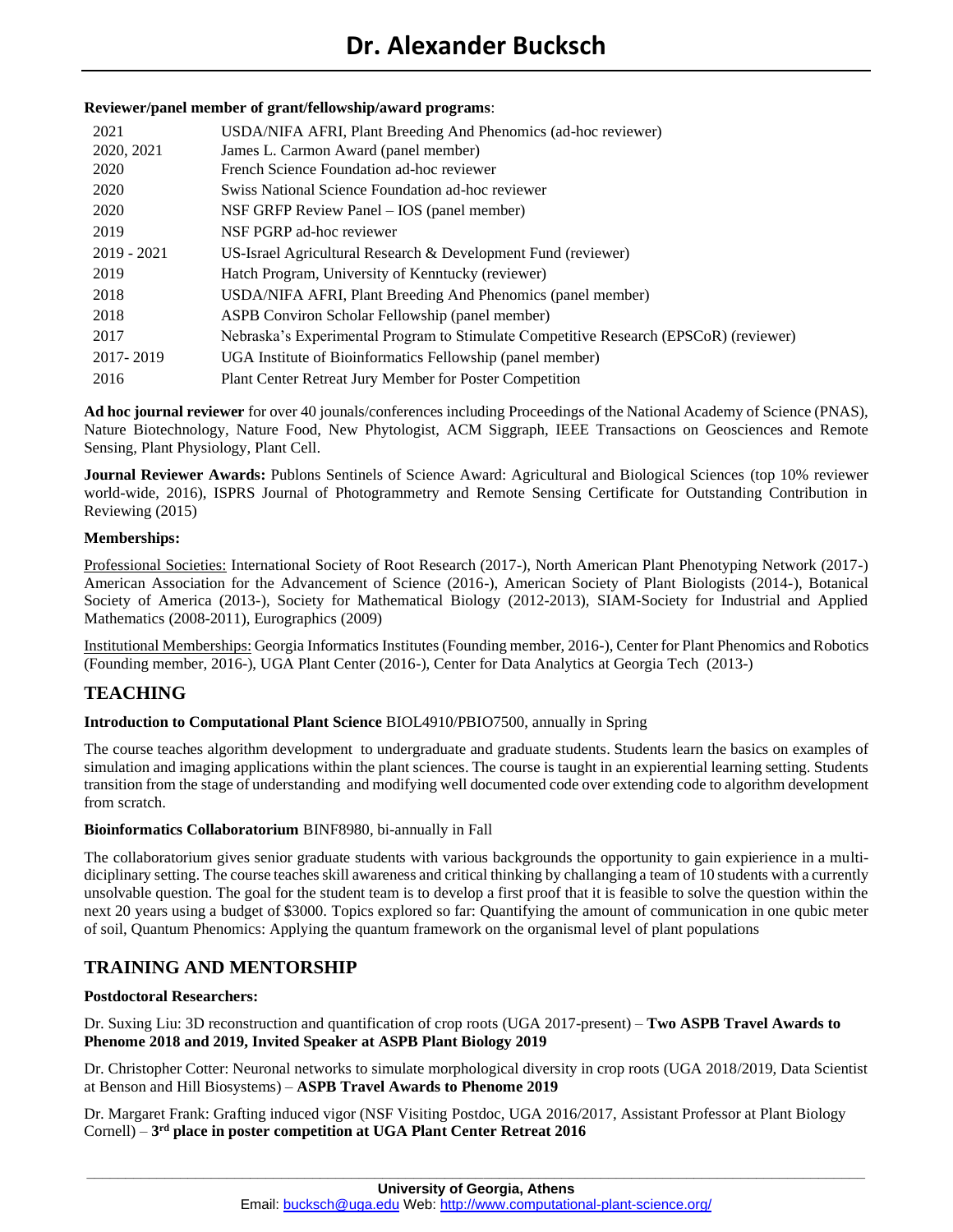### **Ph.D and M.Sc. Students:**

Primary Supervisor (note: PhD Students can be adviser of Master Students at TU Delft)

William LaVoy: Experimental systems to quantify Root-Root Interaction (Spring 2022- present, PhD Plant Biology at University of Georgia)

Jordan Knapp-Wilson (co-advised with DarioChavez): Quantifying the impact of breeding for branching architecture of peach trees, (Spring 2020- present, PhD Horticulture at University of Georgia) – **4 th place UGA Plant Phenotyping and Robotics Symposium Poster Competion 2021, 2021 John Ingle Innovation in Plant Breeding Award, 3rd-place poster competition at the National Association of Plant Breeders 2021**

Wesley Bonelli: Scale-free models of root development (Spring 2020- present, PhD Plant Biology at University of Georgia)

Limeng Xie: The phenotypic spectrum of common bean, (Spring 2019- present, PhD Plant Biology at University of Georgia) – **1 st place UGA Plant Phenotyping and Robotics Symposium Poster Competion 2021, Graduate Education Advancement Board Fellowship 2021**

Ankita Roy, M.Sc.: Root hair response to nutrient stress in common bean, (Spring 2018- present, PhD Plant Biology at University of Georgia) – **Alan Jaworski Student Travel Award 2019, finalist "Faculty for the Future" program 2018 (Schlumberger Foundation), 2021-2022 ASPB Plantae Fellow**

Peter Pietrzyk, M.Sc. : Quatifying branching patterns in imaging data across biological scales, (Spring 2017- present, PhD Plant Biology at University of Georgia) – ASPB Travel Awards to Phenome 2018, Palfrey Award 2019, 2<sup>nd</sup> place in **poster competition at UGA Plant Center Retreat 2019, James C. Carmon Award for creative use of computing in science 2020, 3rd place UGA Plant Phenotyping and Robotics Symposium Poster Competion 2021**

Hoe-Ming Wong (Senior Data Analyst at Fugro Inpark): Registration of range images using geometric features, 2012 (M.Sc. thesis at TU Delft) – **won TU Delft Foundation grant to finish thesis at Georgia Tech w/ Bucksch**

Jane van Ree (Assetmanager Water at Municipality Rotterdam): Determination of the precision and reliability parameters of terrestrial laser scanners, 2006 (M.Sc. thesis at TU Delft)

Adamantios Kagkaras (UAV Data Technician at Plowman Craven): Laser scanning modeling of a Cessna Citation for Computational Fluid Dynamics (CFD) Studies, 2006 (M.Sc. thesis at TU Delft)

Steven Alexander Sablerolle (Metrology Engineer at the European Space Agency): Automatic registration of laser scanning data and color images, 2006 (M.Sc. thesis at TU Delft)

Co-mentor (w/Joshua Weitz, Georgia Institute of Technology)

Charles Wigington (Data Scientist at Insulet Corporation): Algorithms for pan and core genome clustering (Bioinformatics PhD at Georgia Tech)

Abhiram Das (Senior Data Engineer at The Public Health Company): Cloud computing for imaging applications in bioinformatics (Bioinformatics PhD at Georgia Tech)

Shimantika Sharma (Senior Software Engineer at Netflix): Computation of Genomic Fluidity (Bioinformatics M.Sc. at Georgia Tech).

Kristen Knipe (Bioinformatician at the Center for Disease Control): DynBio: An Educational Application to Facilitate the Instruction of Mathematical Modeling in Biology (Bioinformatics M.Sc. at Georgia Tech)

#### **+ 10 rotation students**

#### **Undergraduate Students:**

Obinna Nnaduruaku (Computer Science): Frontend development for PLANT IT (Agust 2021 - present)

Sydney A. Page (Ecology): Alometric relationships between root and shoot traits (January 2021 - present) – **Won CURO Research Assistentship**

Joslyn McKlveen (Economy/Bussiness Analytics): t.b.a bean (January 2020 – present) – **Won three times the competitive CURO Research Assistentship, William Moore Crane Leadership Scholarship 2021**

Nathan Thrower (Biochemistry): 3D trait variation in maize root systems (January 2020 – July 2021, now research assistant)

Sarah Sadoris (Plant Biology) Networks of epigenetic stress response regulation, (Spring 2019-2020, now PhD student at Cornell) – **Barry M. Goldwater Scholar**